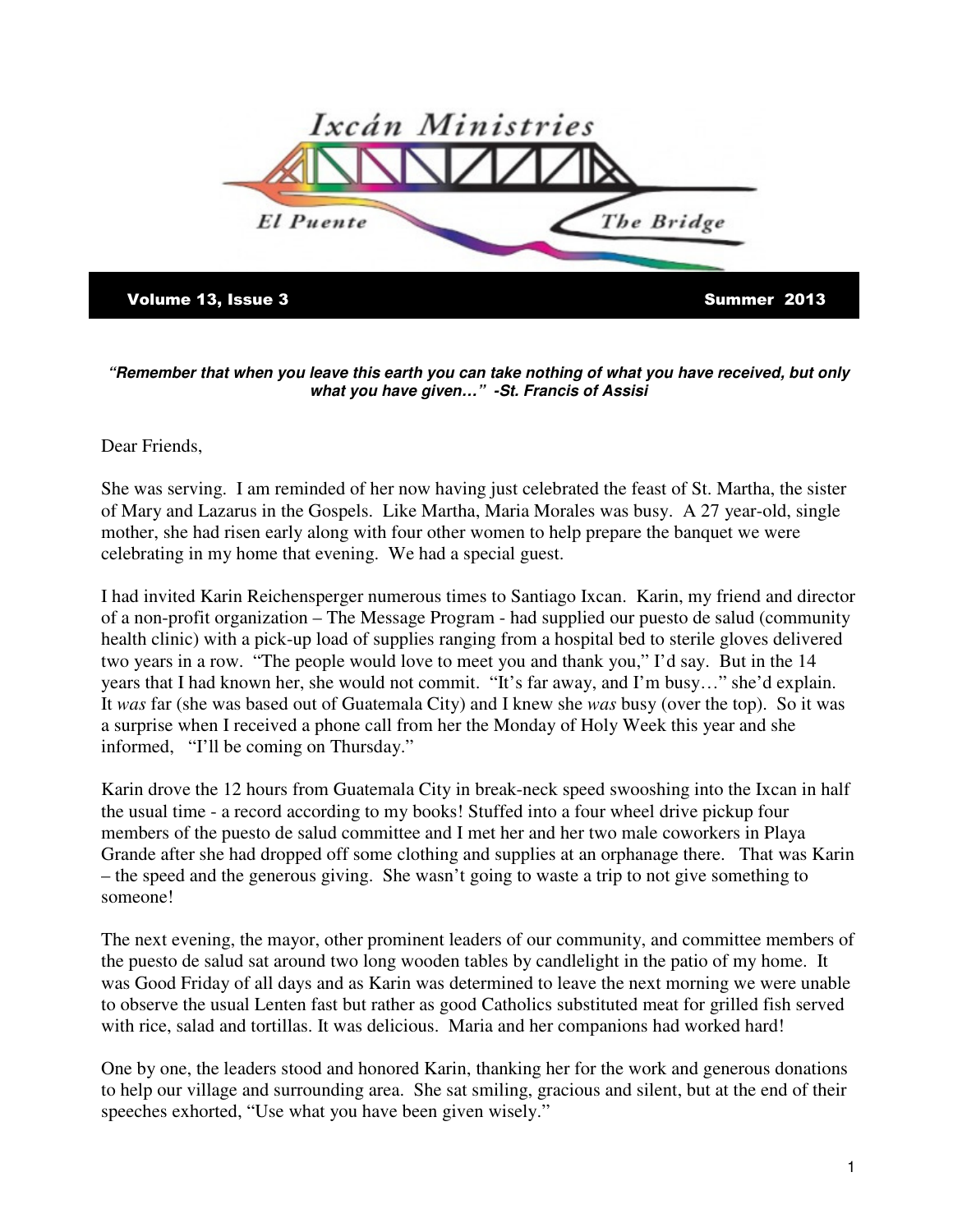We weren't the only people Karin helped. Her big heart, indomitable spirit, and outstretched hands reached all across Guatemala supplying fire stations, hospitals, and clinics with needed equipment and goods gathered from U.S.A. surplus. In addition, she connected the materially poor with health care specialists in Guatemala City and international health care organizations offering services at lower or no cost. Thus, people who would never be able to afford surgery or other specialized procedures were able to access that kind of health care. Like Maria.

I watched Maria serve that evening and finally sit down with the rest of us to eat. Then after eating, (in accordance with the traditional role of women in the culture) she washed dishes and swept floors in sync with the other women present in a flurry of efficiency and spic and span in the wake of the big meal and the mess. They wouldn't let me help. Sitting there I remembered. Since birth, Maria had a tumor of some sort growing on the top, front of her head. Throughout the years, she and her parents had consulted various doctors in Playa Grande and naturalists in the area and had been told that she needed surgery to remove it. That's where the search stopped. The family didn't know where to go or have the economic resources to pay for surgery. So, Maria lived with it causing her increased problems and pain especially in times of extreme heat (we live in a tropical rainforest) and when she would carry weighty loads on top of her head as is the customary method of hauling heavy items (like wet clothing hand-washed at the river) from one place to another.



Maria before surgery.

Then the proverbial light bulb switched to ON... I called Maria to sit with me at the kitchen table. "Karin," I called her. "Could you come here for a minute? There's someone I want you to see." She had us wait, finishing a conversation with one of the men and then sat down with us. "Look at this," I pointed to Maria's head and the tumor, "It's been there since birth. Any ideas?" Karin rose from the chair and examined the tumor like a seasoned doctor. "I've seen something like this before. It will require a plastic surgeon to remove. Let me look into it and see what I can do. Give me a few months." She wrote Maria's name and data into a notebook and said she would get back to me.

Before Maria left that night we looked at each other and smiled. "We'll see what happens in 6 months or so! we concluded. Maria was hopeful.

On the morning of Holy Saturday Karin left us as fast as she had arrived. None of us knew then that we would never see Karin again.

Two weeks later she called and informed, "Two plastic surgeons will be in Joyabaj, Quiche, soon and they can do the surgery! Tell Maria this is an opportunity for her!"

Maria and her mother, Teresa, left Santiago Ixcan in the early morning a few days later with a referral letter on behalf of Ixcan Ministries and money for transportation I had given her. Her father Lazaro joined them a day later on the morning of the surgery in Joyabaj.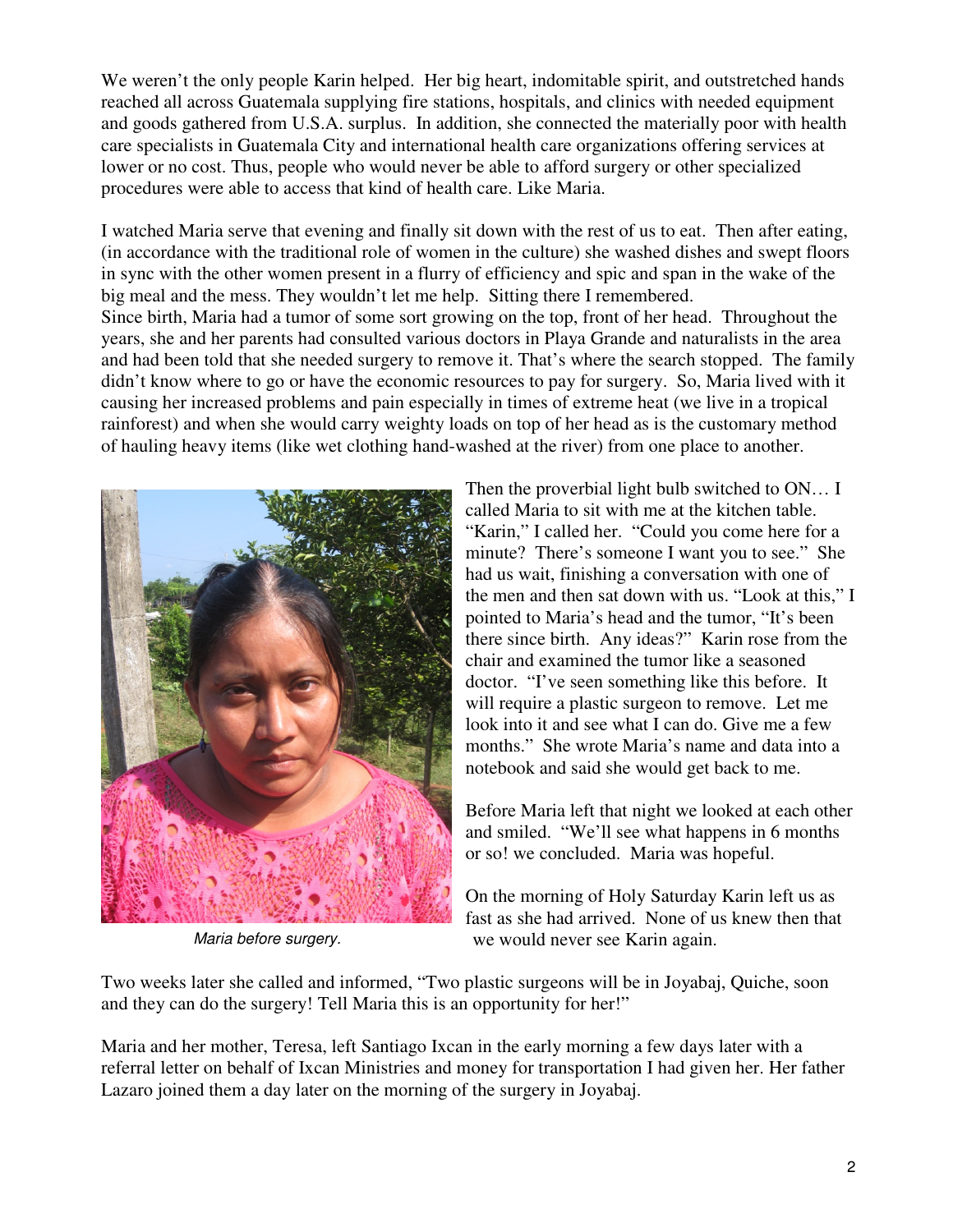I received a call from Lazaro the afternoon of the surgery day. He said my name and sounded as though he was crying. My God, has something bad happened bad to Maria? I worried. "What happened! Is Maria O.K.?" I asked. "She's alive. The surgery was a success," he barely could talk. "Thank God!" I responded tears in my eyes.

Shortly after her return to the village, Maria with her parents came to my home in the evening to visit - they were beaming! She took off the bandage and showed me the incision. The tumor,( I later learned called a benign sebaceous cyst) was gone! She was so grateful to Karin and to me and to Helps International – the US/ Guatemala City based organization who coordinates and brings surgeons to Guatemala from the U.S. to do surgeries for the poor. To Maria the surgery was a long answer to prayer. She felt that God had worked a miracle.

The evening before I left for the U.S. in June, Maria came to say good-bye. She entered my room where I was packing and presented me with a beaded ring she had made and placed it on my finger… and then she sobbed in my arms. "I have suffered for 27 years with this tumor and now it is gone." I didn't know what to say. Overwhelmed I repeated, "it was God, Karin and the doctors. Thank God for Karin and the doctors…"

I left the village the next morning and arrived into the U.S. on June  $18<sup>th</sup>$ .

On July 12<sup>th,</sup> in Mandan, ND I received a phone call from a friend in Antigua Guatemala. I could hear in her voice something was wrong. "What's wrong? What happened?" I asked. In a distressed and sad voice she said, "Karin is dead." And the world stopped.

On July 11<sup>th</sup> Karin had surgery in Guatemala City for debilitating migraines that had plagued her for years. There was a complication and she died.

Karin was only 41 years old. She left her mark in the lives of so many: the firefighters, the children, the women and men she helped in numerous and varied ways. Maria is just one life who was changed through her dedication and selfless service.

Might she hear the words of Jesus, "Come, you blessed of My Father, inherit the kingdom prepared for you from the foundation of the world…for I was hungry and you gave me food; thirsty and you gave Me drink; sick and you visited Me…"

Rest in Peace my friend.

On behalf of Maria Morales and the many others who our ministry touches – thank you for your prayers and financial support! May God bless you and yours.

Sincerely,

Kathy Snider



Karin Reichensperger